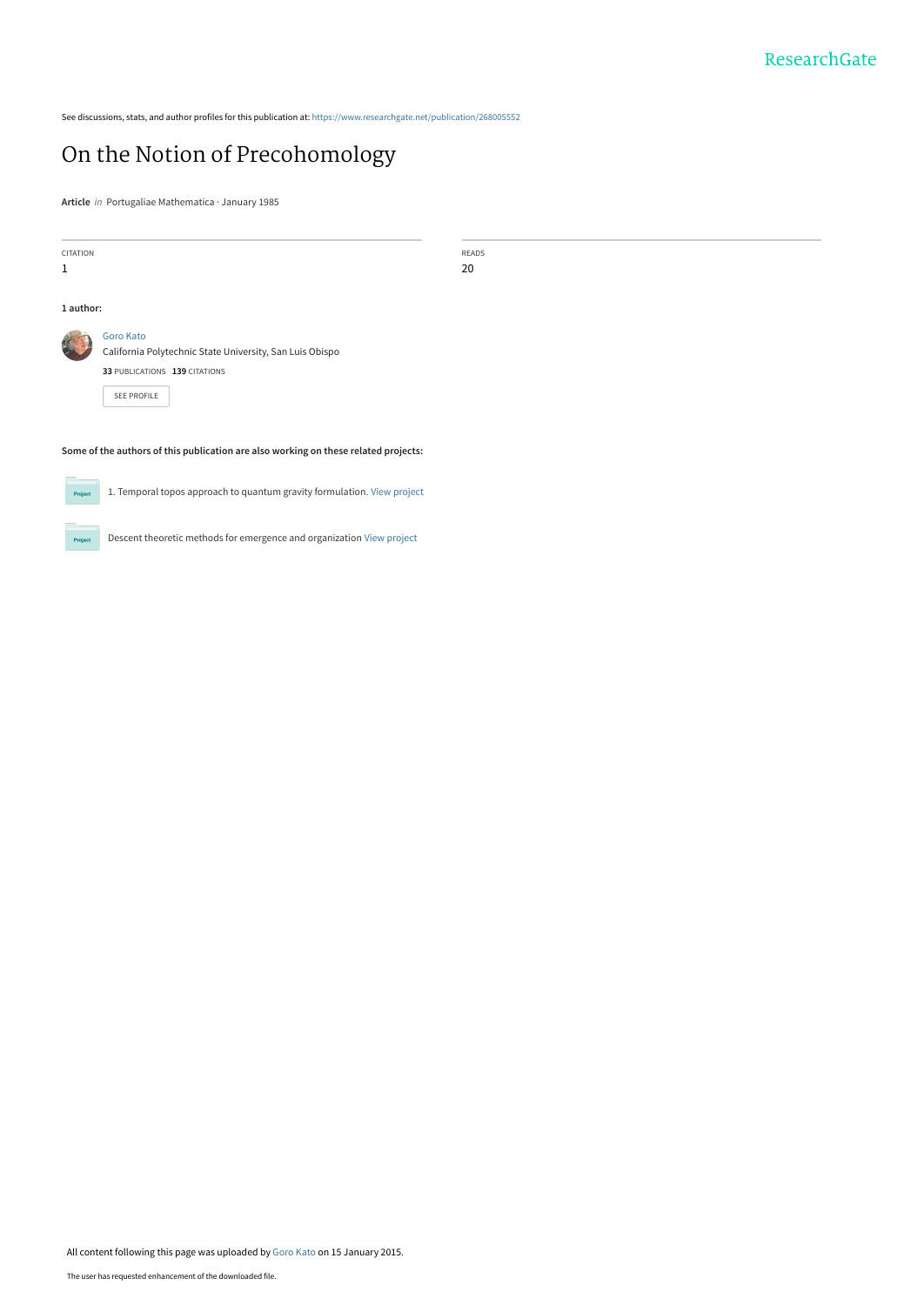## **ON THE NOTION OF PRECOHOMOLOGY**

#### GORO KATO

Mathematics Department, California Polytechnic State University San Luis Obispo, California 93407, U. S. A,

Dedicated to Professor SAUL LUBKIN,

*ABSTRACT. For a cochain complex one can have the cohomology functor.*  In this paper we introduce the notion of precohomology for a cochain that is not a *complex, i.e.,*  $d^{q+1} \circ d^q$  may not be zero. Such a cochain, with objects and morphisms *of an abelian category A,* is *called a cochain precomplex whose category* is *denoted by Pco (A). If a cochain precomplex* is *actually a cochain complex, then the notion of precohomology coincides with that of cohomology,* i. *e., precohomology* is *a generalization of cohomology, For a left exact functor F from an abelian category A to an abelian category B, the hyperprecohomology of F* is *defined, and some properties*  are given. In the last section, a generalization of an inverse limit, called a prein*verse limit,* is *introduced, We discuss some of the links between precohomology and preinverse limit.* 

#### **Introduction**

Let Z be the ring of integers and **let** A be an abelian category. Suppose a sequence of objects and morphisms in A is given

 $d^{q-1} \longrightarrow C^{q-1} \longrightarrow C^q \longrightarrow C^{q+1} \longrightarrow$ 

which may not satisfy  $d^q \circ d^{q-1} = 0$  for certain  $q \in \mathbb{Z}$ . Then one may not be able to take the cohomology at Cq. We will introduce a functor

Received September 4, 1984, Revised November 28, 1984,

<sup>\*</sup> AMS Subject Classification (1980): Primary 18G40, 18G35; Secondary 18E25.

Key Words and Phrases: Precohomology, Hyperprecohomology of a left exact functor, Preinverse limit.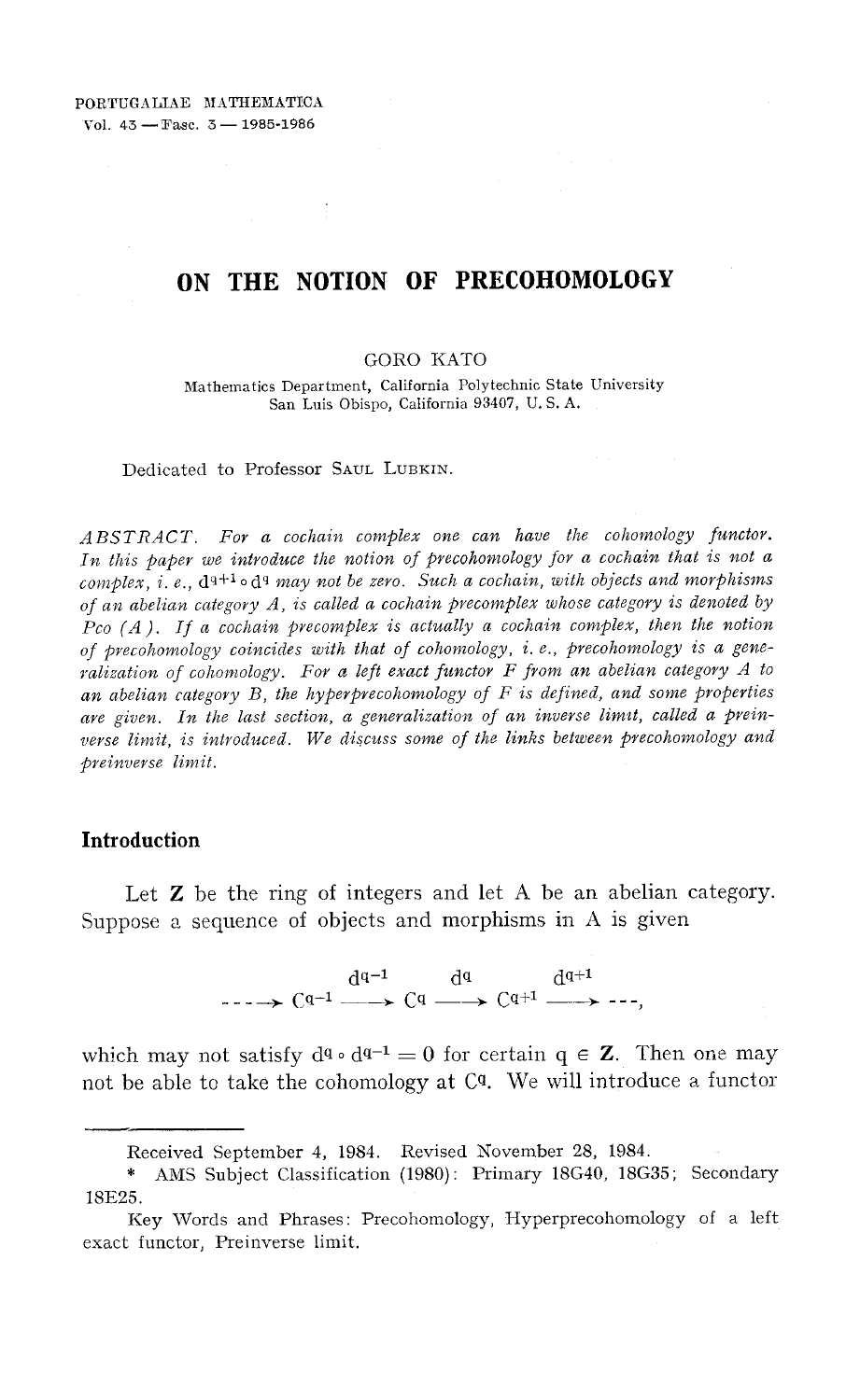308 GORO KATO

for such a cochain by initially complexifying the cochain to a cochain complex, then taking the cohomology of the complex. For diagram (or element) chasing, we use an exact imbedding of A into the category of abelian groups. It should be noted that precohomology is a self--dual construction and that it is not an exact connected sequence of functors. Furthermore, for each  $n \in \mathbb{Z}$ , Phn is half exact. Hence, they are not derived functors, see § 1.

## **1. Precohomology**

Let A be an abelian category, and let Co  $(A)$  and Co<sup>+</sup>  $(A)$  be the categories of cochain complexes and positive cochain complexes of objects in A, respectively.

DEFINITION 1.1. A sequence of objects and morphisms of A,

 $d^{q-1}$   $d^q$   $d^q$  $\cdots \rightarrow C^{q-1} \longrightarrow C^q \longrightarrow C^{q+1} \longrightarrow \cdots$ 

is said to be a cochain precomplex, whose category is denoted by Pco (A), and Pco+ (A) denotes the category of positive cochain precomplexes. A morphism  $(f_q)_{q \in \mathbf{Z}}$ :  $(Cq, d^q)_{q \in \mathbf{Z}} \to (D^q, e^q)_{q \in \mathbf{Z}}$  in Pco (A) is a sequence of morphisms  $f_q: C_q \to D_q$  such that the diagram



commutes, i.e.,  $f_{q+1} \circ d^q = e^q \circ f_q$  for  $q \in \mathbb{Z}$ .

NOTE. A cochain precomplex  $(C<sup>q</sup>, d<sup>q</sup>)<sub>q</sub> \in \mathbb{Z}$  is a cochain complex if  $d^{q+1} \circ d^q = 0$  for  $q \in \mathbb{Z}$ .

LEMMA 1.2. Let  $(Cq, dq)_{q \in \mathbb{Z}}$  be an object in Pco (A). Then  $(Cq/Im dq^{-1} \circ dq^{-2}$ , " $dq''$ )<sub>q $\in \mathbb{Z}$ </sub>, abbreviated as  $('Cq'')_{q \in \mathbb{Z}}$ , is an object in Co (A), where " $dq$ " is the morphism induced by  $dq$  as will be described below in the proof.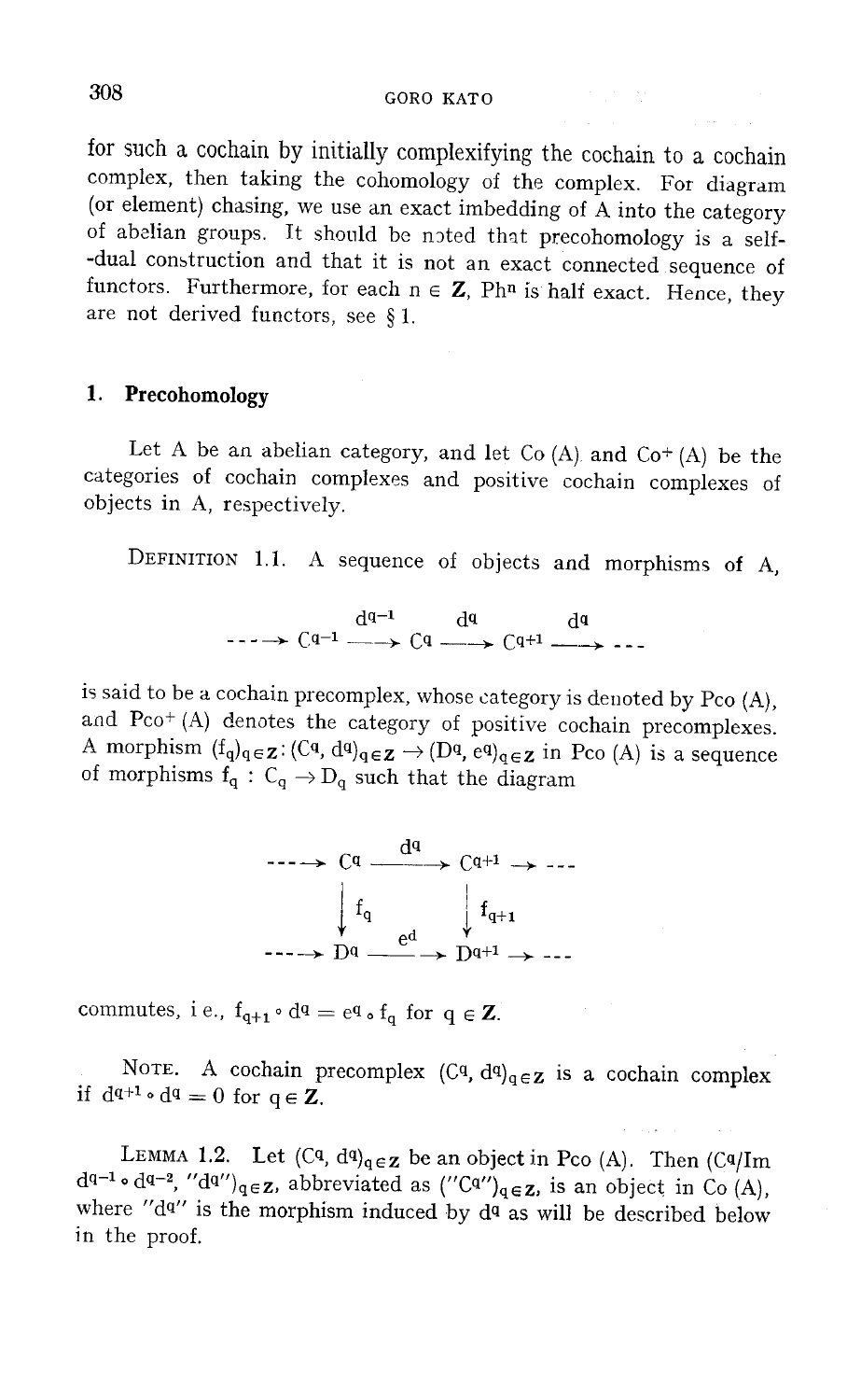*Proof.* Let.

 $d^{q-2}$   $d^{q-1}$   $d^q$ <br>  $\longrightarrow$  Cq-2  $\longrightarrow$  Cq-1  $\longrightarrow$  Cq  $\longrightarrow$  -

be a cochain precomplex in Pco (A). Then the morphism " $d^{q}$ " is defined as the morphism

" dq" Cqjlm dq-l 0 dq-2 --+ Cq+ljlm dq 0 dq-l

such that " $d^{q'}$  ([cq]) = [dqcq] in Cq+1/Im  $d^{q} \circ d^{q-1}$  for [cq]  $\in$  Cq/Im  $d^{q-1} \circ d^{q-2}$ . Note " $d^{q}$ " is well-defined. It remains to demonstrate that " $d^{q+1}$ "  $d^{q''}$  ([cq]) = 0. By the above definition, " $d^{q+1}$ "  $d^{q''}$  ([cq]) =  $=[d^{q+1} \circ d^q (c^q)]=0$  holds in  $C^{q+2}/Im d^{q+1} \circ d^q$ .

REMARK. The assigment of an object  $(C_q, d_q)_{q \in \mathbf{Z}}$  in Pco (A) to the object  $(Cq/m dq^{-1} \cdot dq^{-2}$ , " $dq''$ ) $_{q \in \mathbf{Z}}$  is a right exact functor.

NOTE. We call this process (functor) (Cq, dq)  $\longleftrightarrow$  ("Cq", "dq")<sub>q $\in$ Z</sub> the complexifying functor of the precomplex  $(C_q, d_q)_{q \in \mathbf{Z}}$ .

DEFINITION 1.3. For an object  $(Cq, dq)_{q \in \mathbf{Z}}$  in Pco (A), define the q-th precohomology of  $(C<sup>q</sup>, d<sup>q</sup>)<sub>q</sub> \in \mathbb{Z}$ , denoted as Ph<sup>q</sup> (C<sup>\*</sup>), by

$$
\begin{aligned} \text{Phq (C*)} &= \text{Hq (---)} \cdot \text{Cq/Im dq^{-1} \circ d^{q-2}} \xrightarrow{\text{``dq''}} \text{---} \rangle \\ &= \text{Ker \text{``dq''/Im \text{``dq--1''}}, \end{aligned}
$$

i. e., by the q-th cohomology of the cochain complex derived from the cochain precomplex  $(C_q, d_q)_{q \in \mathbf{Z}}$ .

NOTE. We have Ker " $d^{q'} = \{ \lceil c^q \rceil \in C^q / \text{Im } d^{q-1} \circ d^{q-2} \} d^q$  (cq - $-d^{q-1}c^{q-1} = 0$  for some  $c^{q-1} \in C^{q-1}$  and Im  $d^{q-1} = \{c^q \in C^q \}$  $\lim_{q \to 0} d^{q-1} \circ d^{q-2} \mid c^q = d^{q-1} \cdot (c^{q-1})$  for some  $c^{q-1} \in C^{q-1}$ .

From this note. we plainly have the following proposition.

PROPOSITION 1.4. Precohomology is a generalization of cohomology in the sense that precohomobgy coincides with cohomology in the case when a cochain precomplex is a cochain complex.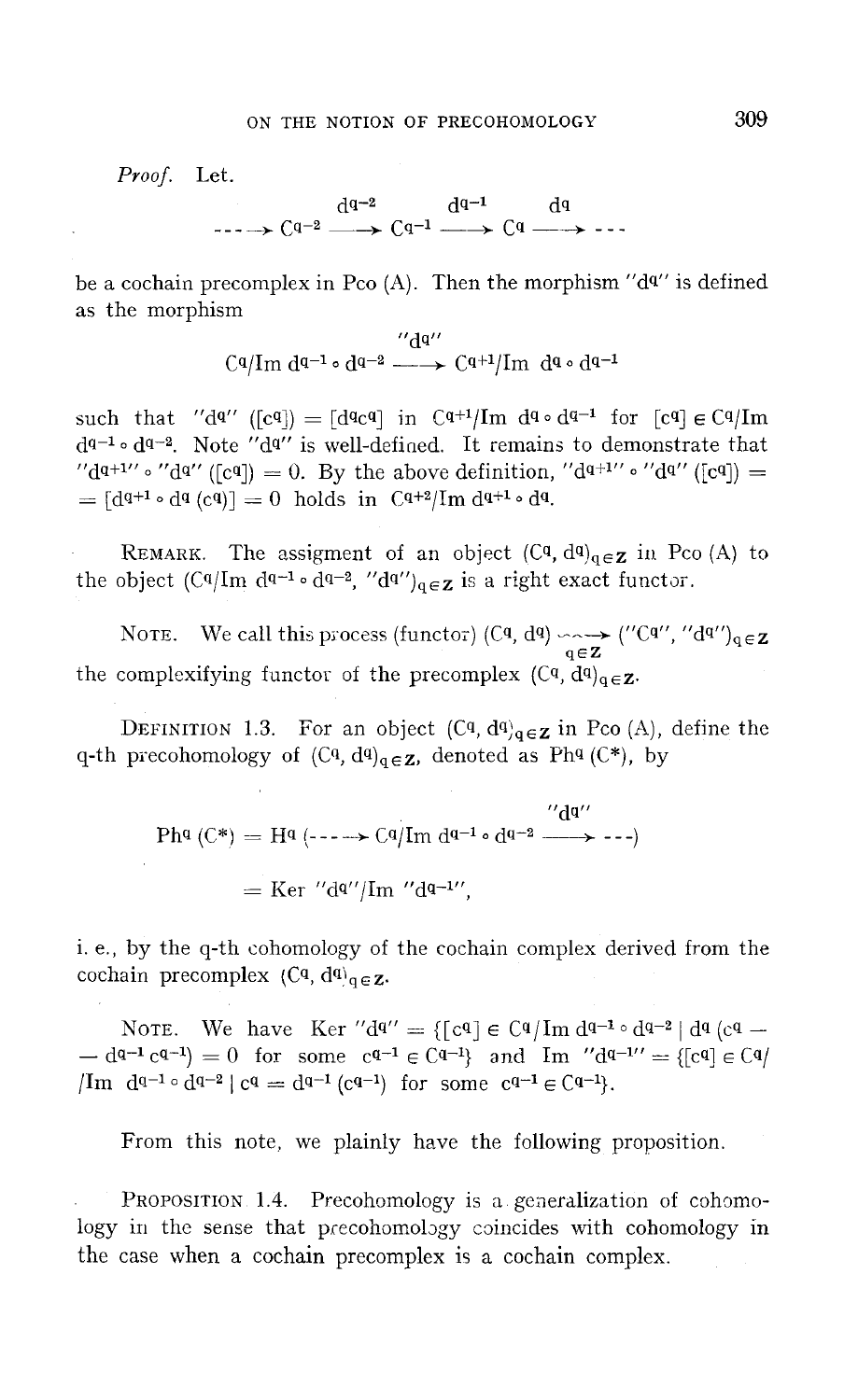## 310 GORO RATO

DEFINITION 1.5. Let  $(Cq, dq)_{q \in \mathbf{Z}}$  be a cochain precomplex in Pco (A), then the dual-complexifying functor of the precomplex  $(C_q, d_q)_{q \in \mathbf{Z}}$  is defined as (Ker dq+1  $\circ$  dq, 'dq')<sub>q</sub>  $\epsilon$ z, where 'dq' is the restriction of dq on the subobject Ker  $d^{q+1} \circ d^q$  of Cq. The object which was obtained above is a cochain complex, denoted by  $({\rm C}^{q'}$ ,  $'{\rm d}^{q'}$ <sub>q $\in$ Z</sub> or simply by  $({\rm C}^{q'})$ <sub>q $\in$ Z</sub>, Define the q-th dual-precohomology 'Phq  $(C^*)$  of a precomplex  $C^*$  as

'Phq (C\*) = Ker 'dq' / 1m 'dq-11.

THEOREM 1.6. (Self-Duality of Precohomology). The canonical map from 'Cq' to "Cq" induces an isomorphism from 'Phq  $(C^*)$  to Ph<sup>q</sup> (C<sup>\*</sup>) for each  $q \in \mathbb{Z}$ .

*Proof.* We will give a proof using [4]. Let us denote the canonical map 'Phq  $(\mathbb{C}^*)$   $\rightarrow$  Phq  $(\mathbb{C}^*)$  by  $\Phi$ , i. e., for the cohomologous class x of  $x \in \text{Ker } d^{q'} \Phi(\overline{x}) = \overline{\pi_q(i_q x)}$ , where i is the monomorphism Ker  $d^{q+1} \circ d^q \to C^q$  and  $\pi_q$  denotes the projection  $C^q \to C^q / Im \, d^{q-1} \circ d^{q-2}$ . Notice  $\overline{\pi_{q}(i_{q}x)} = [\overline{x}]$ , where  $[x] \in "C^{q} = C^{q} / Im \, d^{q-1} \circ d^{q-2}$ . This map is well-defined since "d<sup>q"</sup> ([x]) = 0 holds in "C<sup>q+1"</sup>. This is because  $x \in \text{Ker } d^q$ , i. e.,  $d^{q'}(x) = d^q(x) = 0$  in 'Cq<sup>+1'</sup>. First we will show that  $\Phi$  is monomorphic. Suppose  $\bar{x} = 0$ , then  $\bar{x} \in \text{Im}$  "dq-1". Hence  $x = d^{q-1}(x^{q-1})$  as in the note after Def 1.3. We need to check  $x^{q-1} \in \text{Ker } d^{q} \circ d^{q-1} = 'C^{q-1'}$ .  $d^{q}d^{q-1}(x^{q-1}) = d^{q}x = 0$  holds from the above. Secondly, we will prove  $\Phi$  is epimorphic. Let  $[\overline{x}] \in Ph^q(C^*)$ . Then, since  $[x] \in \text{Ker } \prime d^{q'}$ ,  $d^q(x - d^{q-1}x') = 0$  holds for some  $x' \in \text{C}^{q-1}$ . Then  $\Phi(x-d^{q-1}x') = [x-d^{q-1}x'] = [\overline{x}]$  holds since  $-d^{q-1}x' = d^{q-1}(-x')$ . Notice also  $x - d^{q-1}x' \in \text{Ker } d^{q+1} \circ d^q = 'C^q'.$ 

PROPOSITION 1.7. (Half-Exacteness). Let  $0 \rightarrow C_1^* \stackrel{\alpha^*}{\rightarrow} C_2^* \stackrel{\beta^*}{\rightarrow} C_3^* \rightarrow 0$ be a short exact sequence in Pco (A). Then, for each  $q \in \mathbb{Z}$ , the sequence

$$
\text{Ph}^q(C_1^*) \xrightarrow{\alpha^q} \text{Ph}^q(C_2^*) \xrightarrow{\beta^q} \text{Ph}^q(C_3^*)
$$

is exact at Ph<sup>q</sup>  $(C_2^*)$ .

*Proof.* Suppose  $\overline{\beta}^q$  ([x]) = [ $\beta^q$  (x)] = 0 holds in Ph<sup>q</sup> (C<sub>3</sub><sup>\*</sup>). That is,  $[\beta^q (x)] \in \text{Im}'' d_3^{q-1}$  holds, which implies  $\beta^q (x) = d_3^{q-1} (y)$  for some  $y \in C_3^{q-1}$ . Since  $\beta_3^{q-1}$  is an epimorphism, there exists  $x' \in C_3^{q-1}$  such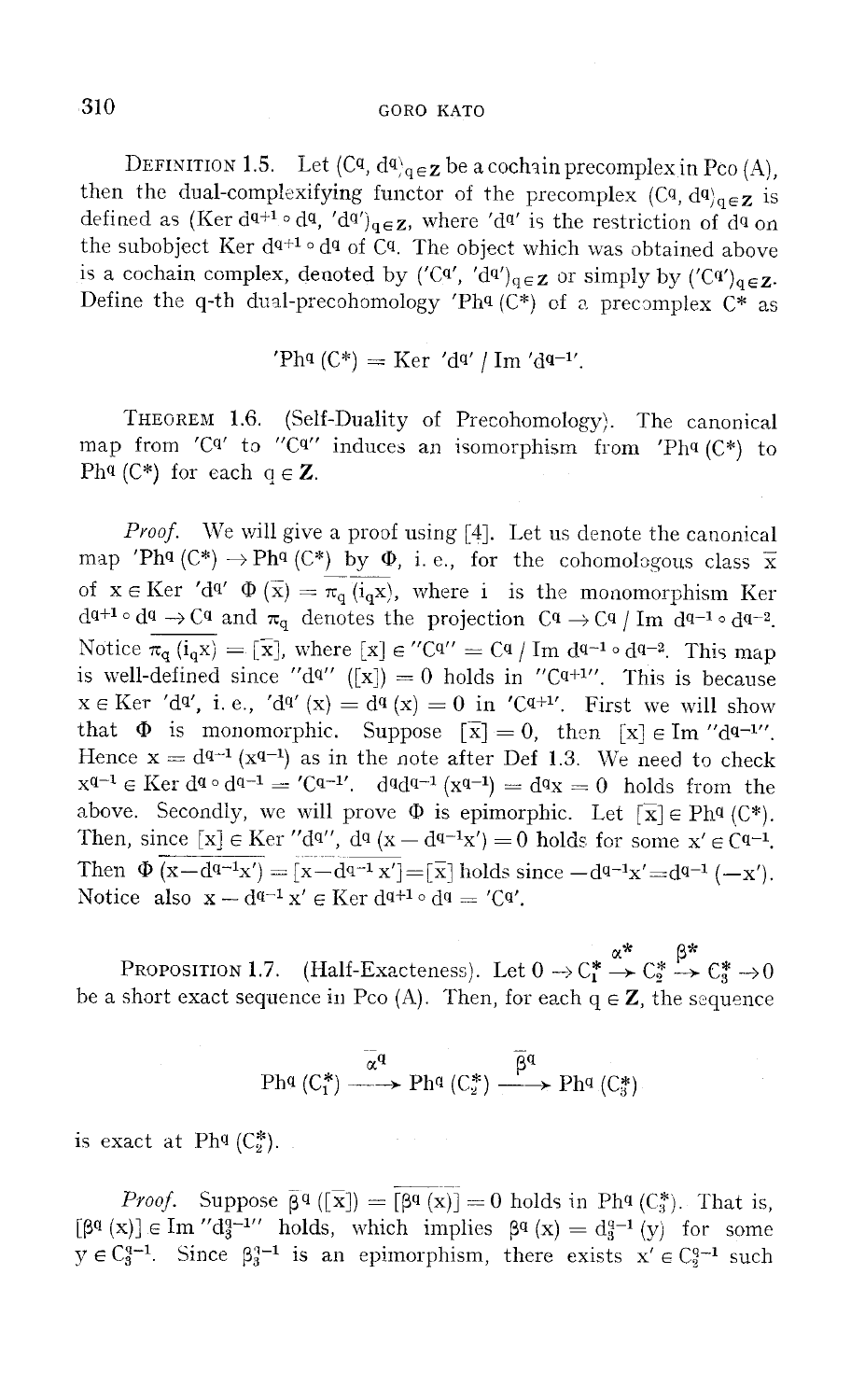that  $\beta^{q-1} (x') = y$ . Let  $x'' = d_q^{q-1} x'$ . We obtain  $\beta^q (x'' - x) = 0$  since  $\beta^{q}$   $(x'' - x) = \beta^{q} d_{2}^{q-1} x' - \beta^{q} (x) = d_{3}^{q-1} \beta^{q-1} (x') - \beta^{q} (x) = d_{3}^{q-1} (y) \beta^{q}(x) = 0$ . Therefore one can find  $z \in C_{1}^{q}$  such that  $\alpha^{q}(z) = x'' - x$ by the exactness. We need to prove " $d_1^{q}$ " [z] = 0, i. e.,

$$
d_1^q z - d_1^q d_1^{q-1} z' = 0
$$
 holds for some  $z' \in C_1^{q-1}$ .

We have that

$$
\begin{array}{l} \alpha^{q+1} \, \mathrm{d}^q_1 \, z - \alpha^{q+1} \, \mathrm{d}^q_1 \, \mathrm{d}^{q-1}_1 \, z' = \alpha^{q+1} \, \mathrm{d}^q_1 \, z - \mathrm{d}^q_2 \, \mathrm{d}^{q-1}_2 \, \alpha^{q-1} \, z' = \\ \\ = \mathrm{d}^q_2 \, (\alpha^q \, (z) - \mathrm{d}^{q-1}_2 \, \alpha^{q-1} \, z'). \end{array}
$$

Therefore, it is sufficient to prove  $[\alpha^q(z)] \in \text{Ker } \prime d_2^{q'}$ , i. e., to show  $[x'' - x] \in \text{Ker } T' d_j''$ . Choose  $x' - x^0 \in C_2^{q-1}$ , where  $x^0$  is chosen such that  $d_{2}^{q} x - d_{2}^{q} d_{2}^{q-1} x^{\theta} = 0$  for  $[x] \in \text{Ker}$  " $d_{2}^{q}$ " above. Then

$$
d_2^q (x'' - x - d_2^{q-1} (x' - x^0)) = d_2^q x'' - d_2^q x - d_2^q d_2^{q-1} (x' - x^0)
$$
  
= 
$$
d_2^q (d_2^{q-1} x' - x - d_2^{q-1} (x' - x^0)) = 0
$$

holds. Hence Ph<sup>q</sup> is a half-exact functor.

REMARK 1.8. Consider the following short exact sequence of precomplexes, denoted as  $0 \rightarrow {}^2Z \rightarrow {}^3Z \rightarrow {}^1Z \rightarrow 0$ , of Pco+ (A):

t t t 0---+0---+0---+0---+0 t id t t 2) O---+Z---+Z---+O---+O t id tid t 1) o->- Z ---+ Z ---+ 0 ---+ 0 t ti~d t 0) o,--+ 0 ---+ Z ---+ Z ---+ 0 t t t 0---+0---+0---+0---+0 t t t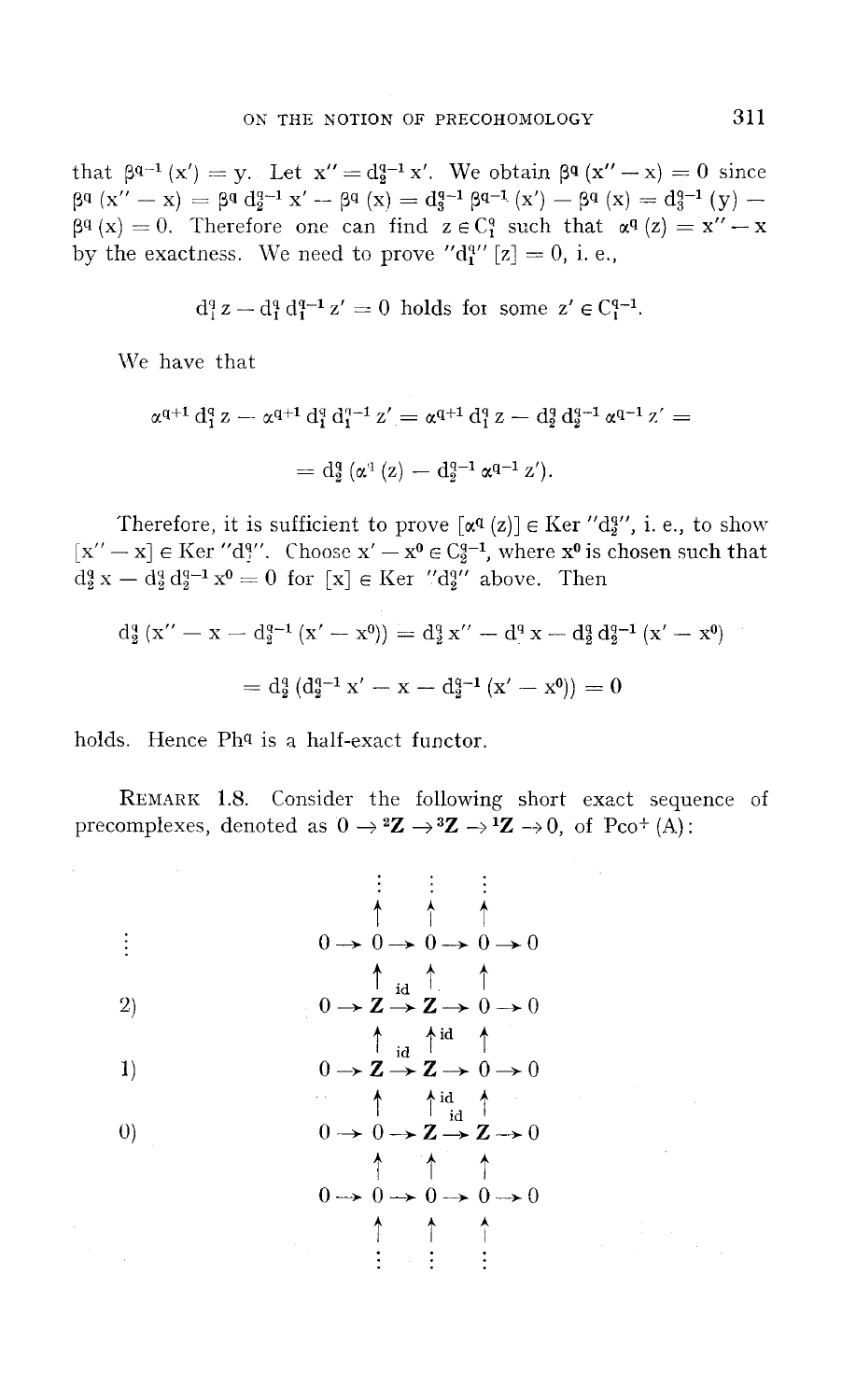Then the complexifying functor " " applied to the above implies the diagram

t t t O~O~O~O~O t t t 2) Z~O~O~O ti~d t t 1) O~Z~Z~O~O t t i~d t 0) O~O~Z~Z~O t t t

From this sequence of complexes, if Ph\* were an exact connected sequence of functors, one would obtain

$$
0 \rightarrow \text{Ph}^0(^{2}\mathbf{Z}) \rightarrow \text{Ph}^0(^{3}\mathbf{Z}) \rightarrow \text{Ph}^0(^{1}\mathbf{Z}) \rightarrow \text{Ph}^1(^{2}\mathbf{Z}) \rightarrow \dots
$$
  
|| || || || || || || || || ||

Hence, Phn,  $n \in \mathbb{Z}$ , is not an exact connected sequence of functors.

REMARK 1.9. The right derived functors of Ph<sup>o</sup> on Pco<sup>+</sup> (A) are given by

| $\int Ph^{0} = \text{Ker} (d^{0}), n = 0$ |                           |
|-------------------------------------------|---------------------------|
| $\Big\{\right.$ Coker (d <sup>o</sup> ),  | $\mathbf{n} = \mathbf{1}$ |
| $\begin{pmatrix} 0, \end{pmatrix}$        | $n \geq 2$ .              |

## 2. **Hyperprecohomology of a left exact functor**

Let A and B be abelian categories and let  $F : A \longrightarrow B$  be a left exact additive functor.

DEFINITION 2.1. Let  $(Cq, dq)_{q \in \mathbf{Z}} \in Pco^+(A)$ . By the complexifying functor, denoted by " " in the previous section, one has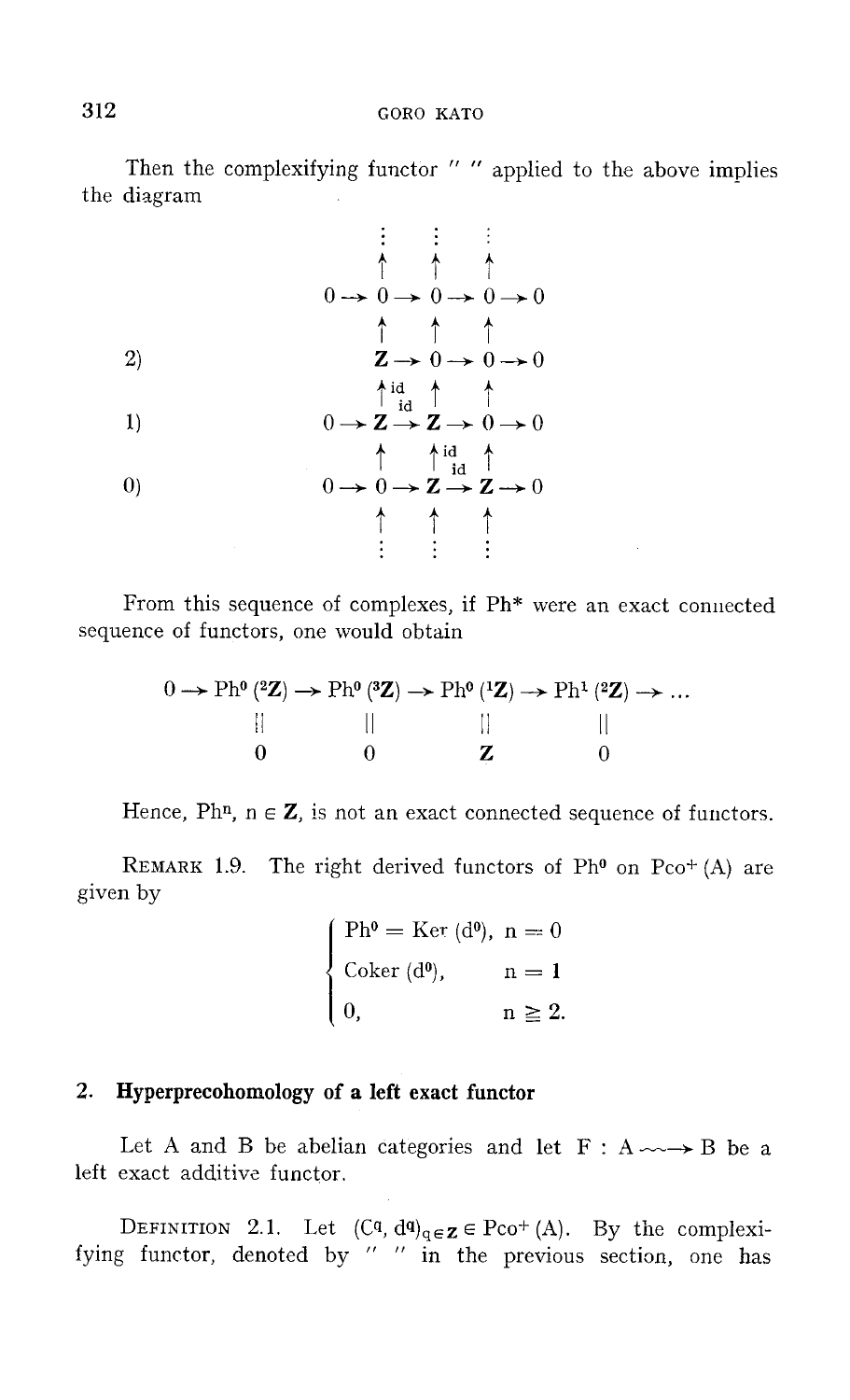$(Cq \mid Im \ dq^{-1} \circ dq^{-2}$ , " $dq''$ <sub>q $\in \mathbb{Z}$ </sub> as an object  $Co^+(A)$ . We will abbreviate the above associated cochain complex as " $C^*$ ". Then  $F''C^*$ " is an object of  $Co^{+}(B)$ . The q-th hyperprecohomology of F evaluated at  $C^*$ , denoted as PhqF  $(C^*)$ , is defined as the q-th hyperderived functor of F evaluated at " $C^*$ ".

NOTE 1. We have the following diagram of categories and functors

Pco+ (A) " " \_\_ Co+ (A) Co(F) \_\_ Co+ (B) IHO !HO t F t A ) B,

where functors  $(Cq, d^q)_{q \in \mathbf{Z}} \longrightarrow'' C^{*} \in \text{Co}^+(A)$ ,  $C^{*} \longrightarrow C^{*} \longrightarrow F^{\prime \prime} C^{* \prime \prime} \in$  $\rm{H}^o$  $\in$  Co<sup>+</sup>(B) and F''C<sup>\*''</sup>  $\sim$   $\rightarrow$  Ker F'' d<sup>o''</sup> are defined as in Definition 2.1, and  $H^0: Co^+(A) \longrightarrow A$  is defined by  $H^0$  ("C\*") = Ker "d<sup>o"</sup> =

 $=$  H<sup>o</sup> (C\*) = Ker d<sup>o</sup> and F : A  $\sim \rightarrow$  B by Ker d<sup>o</sup>  $\sim \rightarrow$  F (Ker d<sup>o</sup>). Notice F (Ker d<sup>o</sup>)  $\xi$  Ker F d<sup>o</sup> holds since F is left exact. Then there are induced spectral sequences

(2.1.1) 
$$
E_2^{p,q} = H^p (R^q F('C^{\prime\prime})) =
$$
  
\n
$$
= H^p (- - \rightarrow R^q F('C^{p\prime\prime}) \rightarrow R^q F('C^{p+1\prime\prime}) \rightarrow \cdots)
$$
\n(2.1.2)  $'E_2^{p,q} = (R^p F) (Ph^q (C^*))$ 

with their abutement the hyperprecohomology PhnF  $(C^*)$ , where RPF denotes the p-th derived functor of F.

Furthermore, (2.1.1) can be extended to

 $(2.1.1'')$  E<sup>p q</sup> = (RqF) ("Cp"),

see [2, pp. 118].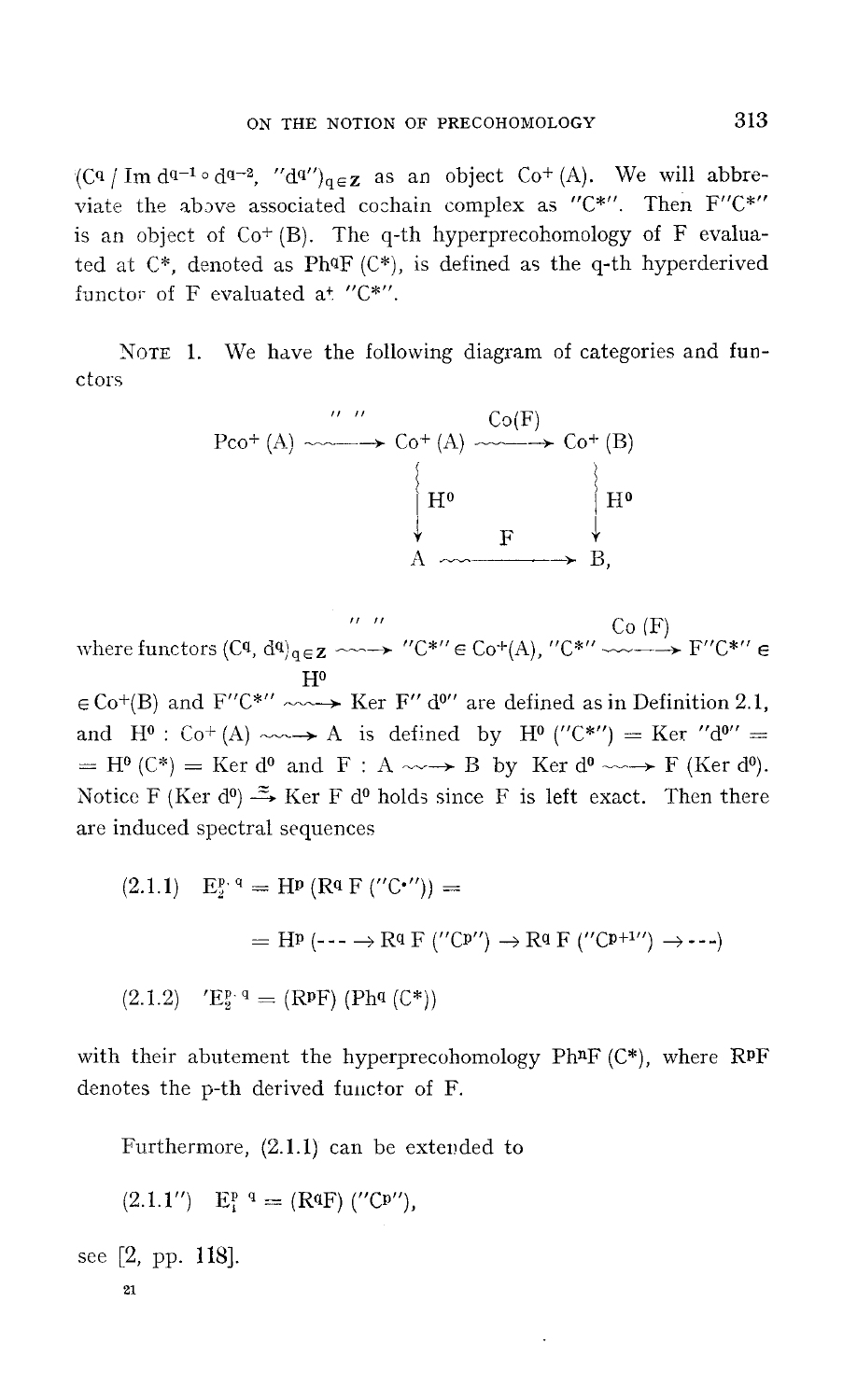REMARK. We have the commutative diagram of categories and functors:



See Definition 2.1 and the above Note 1 for the description of each functor. The composition of functors leaving  $Pco^+(A)$  to B, counterclockwise, defines the zero-th hyperprecohomology PhoF (C\*) of F at C\* in Pco<sup>+</sup> (A). The composition of functors leaving Pco<sup>+</sup>(B) to B, clockwise, defines the zero-th precohomology of FC\*.

### 3. Preinverse Limit

Let  $(C_q, d_q)_{q \in \mathbb{Z}}$  be a cochain precomplex and be regarded as an inverse system:

$$
\xrightarrow{\mathrm{d}^{q-1}} \xrightarrow{\mathrm{d}^{q}} \xrightarrow{\mathrm{d}^{q}} \xrightarrow{\mathrm{d}^{q}} \xrightarrow{\mathrm{d}^{q}} \xrightarrow{\cdots} \xrightarrow{\mathrm{d}^{q-1}} \xrightarrow{\cdots} \xrightarrow{\cdots} \xrightarrow{\mathrm{d}^{q}} \xrightarrow{\cdots} \xrightarrow{\cdots} \xrightarrow{\cdots} \xrightarrow{\cdots} \xrightarrow{\cdots} \xrightarrow{\cdots} \xrightarrow{\cdots} \xrightarrow{\cdots} \xrightarrow{\cdots} \xrightarrow{\cdots} \xrightarrow{\cdots} \xrightarrow{\cdots} \xrightarrow{\cdots} \xrightarrow{\cdots} \xrightarrow{\cdots} \xrightarrow{\cdots} \xrightarrow{\cdots} \xrightarrow{\cdots} \xrightarrow{\cdots} \xrightarrow{\cdots} \xrightarrow{\cdots} \xrightarrow{\cdots} \xrightarrow{\cdots} \xrightarrow{\cdots} \xrightarrow{\cdots} \xrightarrow{\cdots} \xrightarrow{\cdots} \xrightarrow{\cdots} \xrightarrow{\cdots} \xrightarrow{\cdots} \xrightarrow{\cdots} \xrightarrow{\cdots} \xrightarrow{\cdots} \xrightarrow{\cdots} \xrightarrow{\cdots} \xrightarrow{\cdots} \xrightarrow{\cdots} \xrightarrow{\cdots} \xrightarrow{\cdots} \xrightarrow{\cdots} \xrightarrow{\cdots} \xrightarrow{\cdots} \xrightarrow{\cdots} \xrightarrow{\cdots} \xrightarrow{\cdots} \xrightarrow{\cdots} \xrightarrow{\cdots} \xrightarrow{\cdots} \xrightarrow{\cdots} \xrightarrow{\cdots} \xrightarrow{\cdots} \xrightarrow{\cdots} \xrightarrow{\cdots} \xrightarrow{\cdots} \xrightarrow{\cdots} \xrightarrow{\cdots} \xrightarrow{\cdots} \xrightarrow{\cdots} \xrightarrow{\cdots} \xrightarrow{\cdots} \xrightarrow{\cdots} \xrightarrow{\cdots} \xrightarrow{\cdots} \xrightarrow{\cdots} \xrightarrow{\cdots} \xrightarrow{\cdots} \xrightarrow{\cdots} \xrightarrow{\cdots} \xrightarrow{\cdots} \xrightarrow{\cdots} \xrightarrow{\cdots} \xrightarrow{\cdots} \xrightarrow{\cdots} \xrightarrow{\cdots} \xrightarrow{\cdots} \xrightarrow{\cdots} \xrightarrow{\cdots} \xrightarrow{\cdots} \xrightarrow{\cdots} \xrightarrow{\cdots} \xrightarrow{\cdots} \xrightarrow{\cdots} \xrightarrow{\cdots} \xrightarrow{\cdots} \xrightarrow{\cdots} \xrightarrow{\cdots} \xrightarrow{\cdots} \xrightarrow{\cdots} \xrightarrow{\cdots} \xrightarrow{\cdots} \xrightarrow{\cdots} \xrightarrow{\cdots} \xrightarrow{\cdots} \xrightarrow{\cdots}
$$

DEFINITION 3.1. Let A be an abelian category such that denamerable direct products of objects exist and such that the denumerable direct product functor is exact. Let  $\mathbb{C}^0 = \mathbb{C}^1 = \Pi$  Cq and define a morphism  $q \in \mathbb{Z}$ 

$$
\delta^0\,:\;{\mathbb{C}}^0\to{\mathbb{C}}^1
$$

by  $\pi_{q+1} \circ \delta^0 = d^{q} \circ \pi_q - d^{q} d^{q-1} \circ \pi_{q-1}$ , where  $\pi_q : \Pi \subset q \to \mathbb{C}^q$  is the pro $q \in \mathbb{Z}$ jection. Let  $\mathbb{C}^n = 0$  for  $n \neq 0,1$  and  $\delta^n = 0$  for  $n \neq 0$ . Then

$$
0 \longrightarrow \mathbb{C}^0 \longrightarrow \mathbb{C}^1 \longrightarrow 0 \longrightarrow \cdots
$$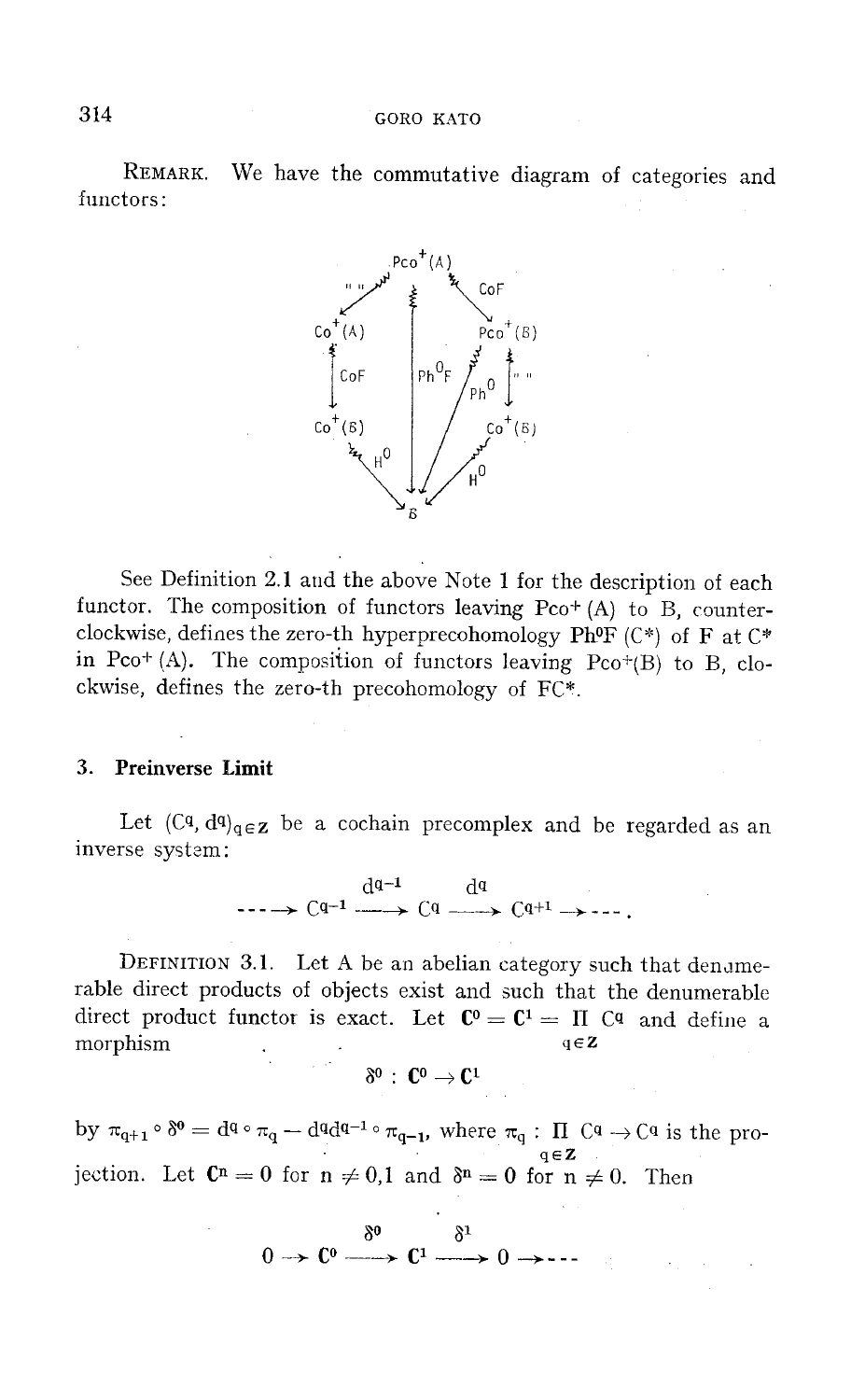is a cochain complex, denoted by  $C^*$ . Define the preinverse limit, denoted as Pim,

$$
\mathop{\mathrm{Pim}}\limits_{\mathbf{q}\in\mathbf{Z}}\mathbf{C}^{\mathbf{q}}=\mathbf{H}^{\mathbf{0}}\left(\mathbf{C}^*\right)=\mathrm{Ker}\;\;\delta^{\mathbf{0}}
$$

and define the 1-st preinverse limit, denoted as Pim<sup>1</sup>,

 $\leftarrow$ 

$$
\mathop{\mathrm{Prim}}\limits_{\mathbf{q}\in\mathbf{Z}}\mathbf{C}^{\mathbf{q}}=\mathbf{H}^{\mathbf{1}}\left(\mathbf{C}^{\ast}\right)=\mathbf{C}^{\mathbf{1}}\,/\,\mathbf{Im}\ \ \, \delta^{\mathbf{0}}.
$$

epi NOTE. lim  $C^q$   $\subset$  Pim  $C^q$  and lim<sup>1</sup>  $C^q$   $\longrightarrow$  Pim<sup>1</sup>  $C^q$  hold, where lim and lim<sup>1</sup> are the usual inverse limits.

THEOREM 3.2. Let  $(C<sup>q</sup>, d<sup>q</sup>)<sub>q</sub> \in z$  be a cochain precomplex, regarded as an inverse system. There exists an isomorphism

$$
\Pi \text{ "Cq" | } \text{Pim "Cq" } \stackrel{\approx}{\iff} \text{Pim} \text{ "Cq" | } \text{ \Pi \text{ Phq (C*)} }
$$
\n
$$
\text{q} \in \mathbf{Z}
$$

where " " is the canonical epimorphism  $\Pi \mathcal{C}^q \rightarrow \Pi'' \mathcal{C}^{q''}.$ 

Proof. Consider the following diagram.